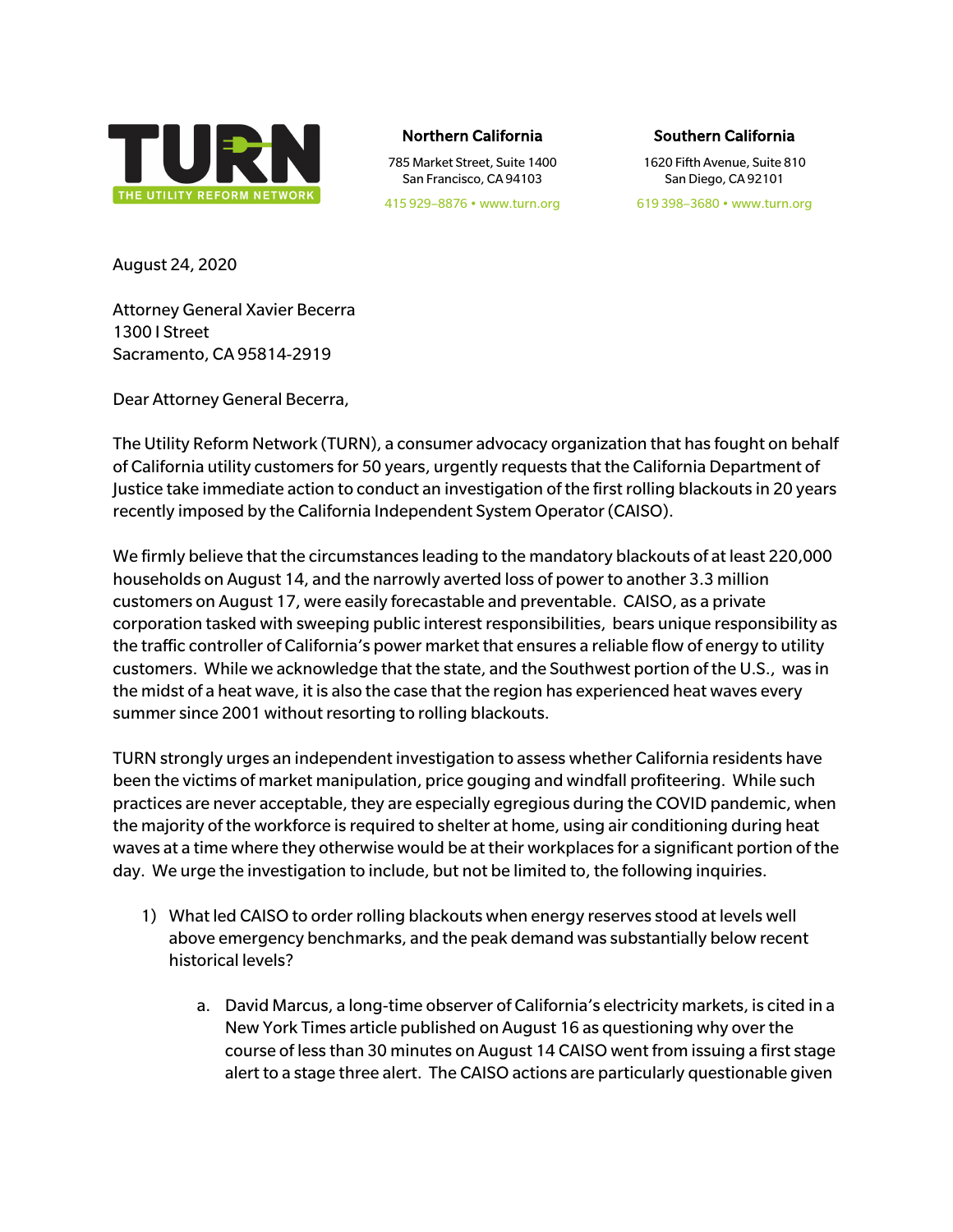that, for each "stage," the available operating reserves stood at figures far higher than CAISO's standards. $<sup>1</sup>$ </sup>

- b. Mr. Marcus also notes that the 46,797 megawatt peak demand on August 14 fell below the 50,270 megawatt peak demand in 2006 or the 50,116 peak in 2017, neither of which triggered rolling blackouts.
- 2) What are the circumstances that led to the unplanned outages of critical generating plants during peak demand periods?
	- a. According to Utility Dive, on August 14, a 500 megawatt natural gas generator went suddenly offline as demand was approaching its peak. That same day, another 750 megawatt gas plant unexpectedly remained out of service (purportedly for routine maintenance), and the next day the generation from a 470 megawatt gas unit was unexpectedly unavailable.
	- b. New York Times journalist Ivan Penn reports that power plants with the capacity to produce 6,000 megawatts, or 15 percent of California's peak electricity need, were offline as temperatures surged on August 14.
- 3) To what extent did market manipulation by energy traders contribute to an artificial shortage of generation resources that led to price gouging of California consumers?
	- a. A recent New York Times article reports that on August 15, wholesale prices on California's electricity market surged in some places above \$3,800 per megawatthour, roughly 100 times the typical cost, which ended up being passed along to utility customers.
	- b. CAISO did take action to suspend, for several days starting August 17, a form of virtual trading in energy known as convergence bidding, that it determined was "detrimentally affecting the ISO's ability to maintain reliable grid operations."

The California Attorney General in the best position to lead an independent investigation on behalf of California ratepayers of the events that reduced resource availability and led to the rotating outages—as your office did in holding many parties accountable during the 2000–2001 deregulation crisis. We are particularly concerned because CAISO in 2000 and 2001 repeatedly claimed that there was nothing suspicious about unscheduled power plant outages, when later

 $1$  CAISO issued a first stage alert at 6:00pm on August 14 when operating reserves stood at 12 percent, well above its standard of 8 percent. CAISO then issued a second stage alert at 6:25pm when reserve stood at 9.59 percent as opposed to the standard of 6 percent. FIVE MINUTES LATER, CAISO declared a stage three emergency triggering the rolling blackouts when reserves dipped to 8.9 percent, but still almost three times the threshold of 3 percent listed by CAISO in 2019 as the stage three benchmark.